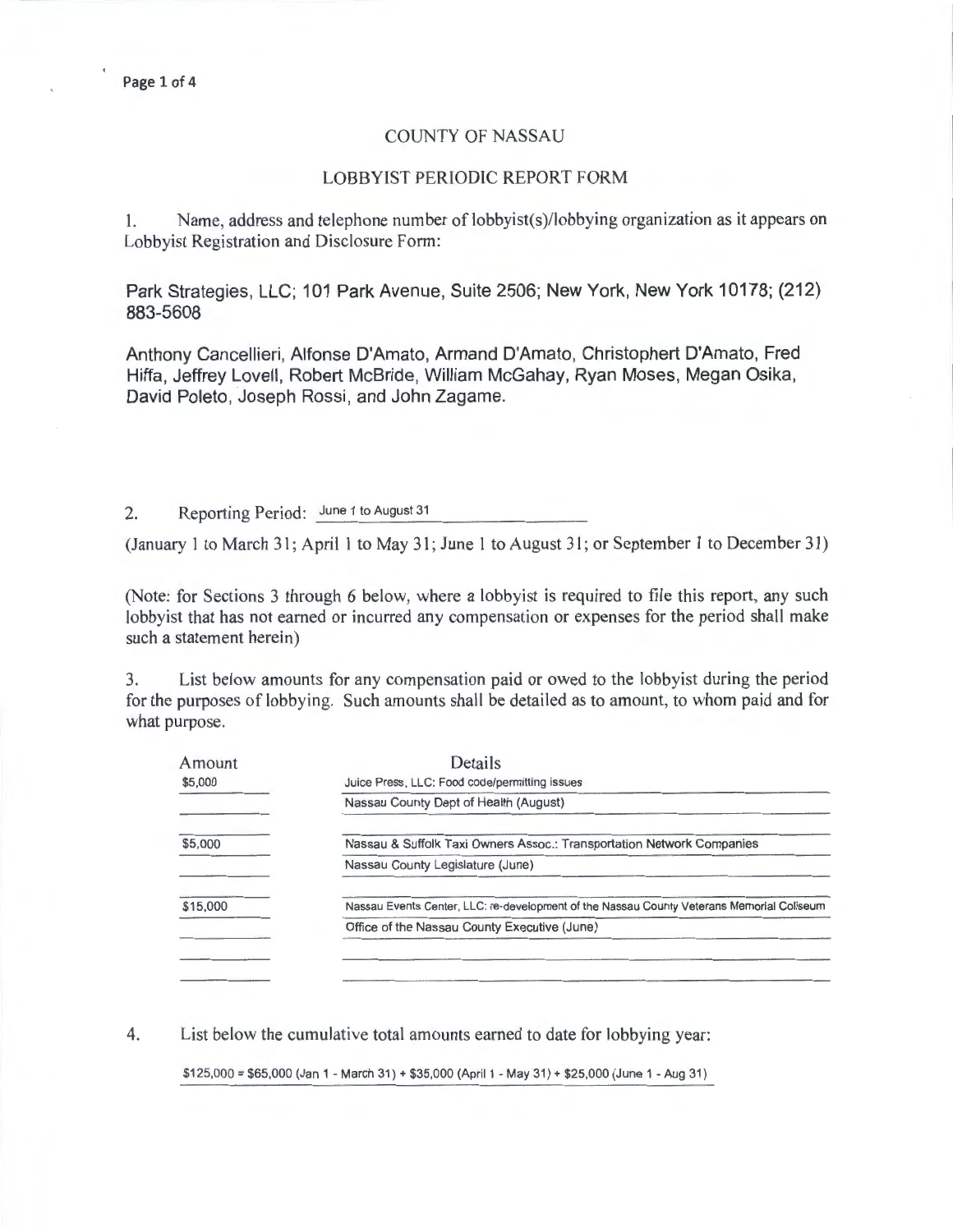Page 2 of 4

5. List below amounts for any expenses expended or incurred by the lobbyist during the period for the purposes of lobbying. Such amounts shall be detailed as to amount, to whom paid and for what purpose.

| Amount   | Details                                             |
|----------|-----------------------------------------------------|
| \$268.87 | Juice Press, LLC:                                   |
|          | \$259.26 Administrative + \$9.61 Telephone (August) |
| \$263.68 | Nassau & Suffolk Taxi Owners Assoc.:                |
|          | \$250.76 Administrative + \$12.92 Telephone (June)  |
| \$263.68 | Nassau Events Center, LLC:                          |
|          | \$250.76 Administrative + \$12.92 Telephone (June)  |
|          |                                                     |
|          |                                                     |

6. List below the cumulative total amounts expended to date for lobbying year:

\$2,941.47 = \$1 ,353.32 (Jan 1 -Mar 31) + \$791 .92 (Apr 1 -May 31) + \$796.23 (Jun 1 -Aug 31)

(In lieu of completing 7 through 10 below, you may attach a copy of your Lobbyist Registration and Disclosure Form, provided the information has not changed.)

7. List whether and where the lobbyist(s)/lobbying organization is registered as a lobbyist (e.g. Nassau County, New York State):

see attached copy of Lobbyist Registration and Disclosure Form

8. Name, address and telephone number of client(s) by whom, or on whose behalf, the lobbyist is retained, employed or designated.

see attached copy of Lobbyist Registration and Disclosure Form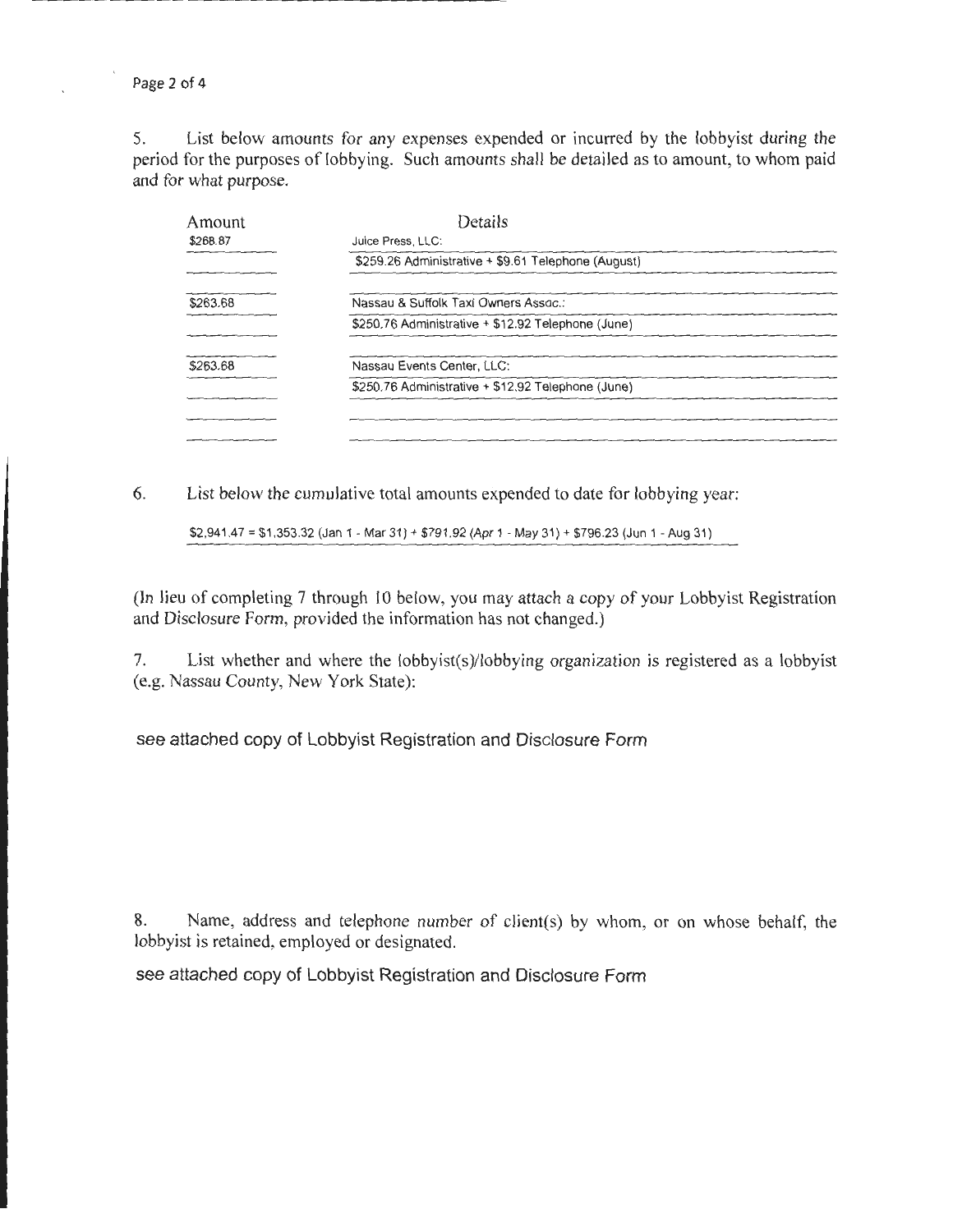9. Describe lobbying activity conducted, or to be conducted, in Nassau County, and identify client(s) for each activity listed, during the Reporting Period.

see attached copy of Lobbyist Registration and Disclosure Form

10. The name of persons, organizations or governmental entities before whom the lobbyist has lobbied during the period.

see attached copy of Lobbyist Registration and Disclosure Form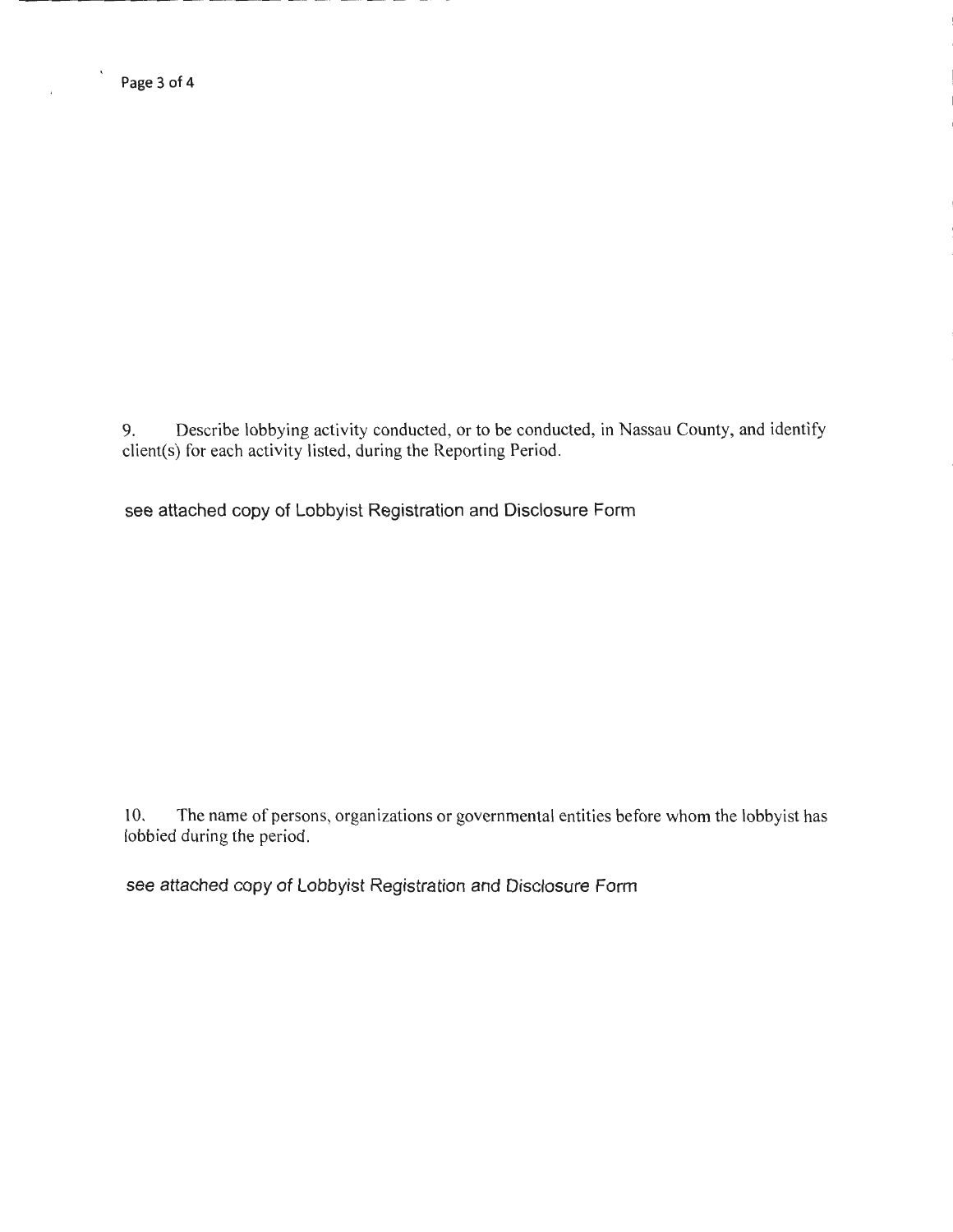I understand that copies of this form will be sent to the Nassau County Department of Information Technology ("IT") to be posted on the County's website.

I also understand that upon termination of retainer, employment or designation I must give written notice to the County Attorney within thirty (30) days of termination.

VERIFICATION: I certify that all statements made on this statement are true, correct and complete to the best of my knowledge and belief and I understand that the willful making of any false statement of material fact herein will subject me to the provisions of law relevant to the making and filing of false instruments and will render such statement null and void.

Dated: *ILl Jrjr±*   $\mathcal{T}$ 

Signed:

Print Name:

Title:

**ristopher D'Amato** 

Executive Vice President & General Counsel

STATE OF NEW YORK )  $SS:$ COUNTY OF NASSAU ) Sworn to before me this ' Day of  $S$ enber , 20/7. SWOT TO PNASSAU<br>
Sworn to before me this 1444<br>
Day of Sydember 2017.<br>
NOTARY PUBLIC<br>
NOTARY PUBLIC<br>
NOTARY PUBLIC STATE OF NEW YORK

JOANNA T RUSSO NOTARY PUBLIC-STATE OF **NEW** YORK No. 01 RU6129002 Qualified In Nassau County My Commission Expires 06-20-202 1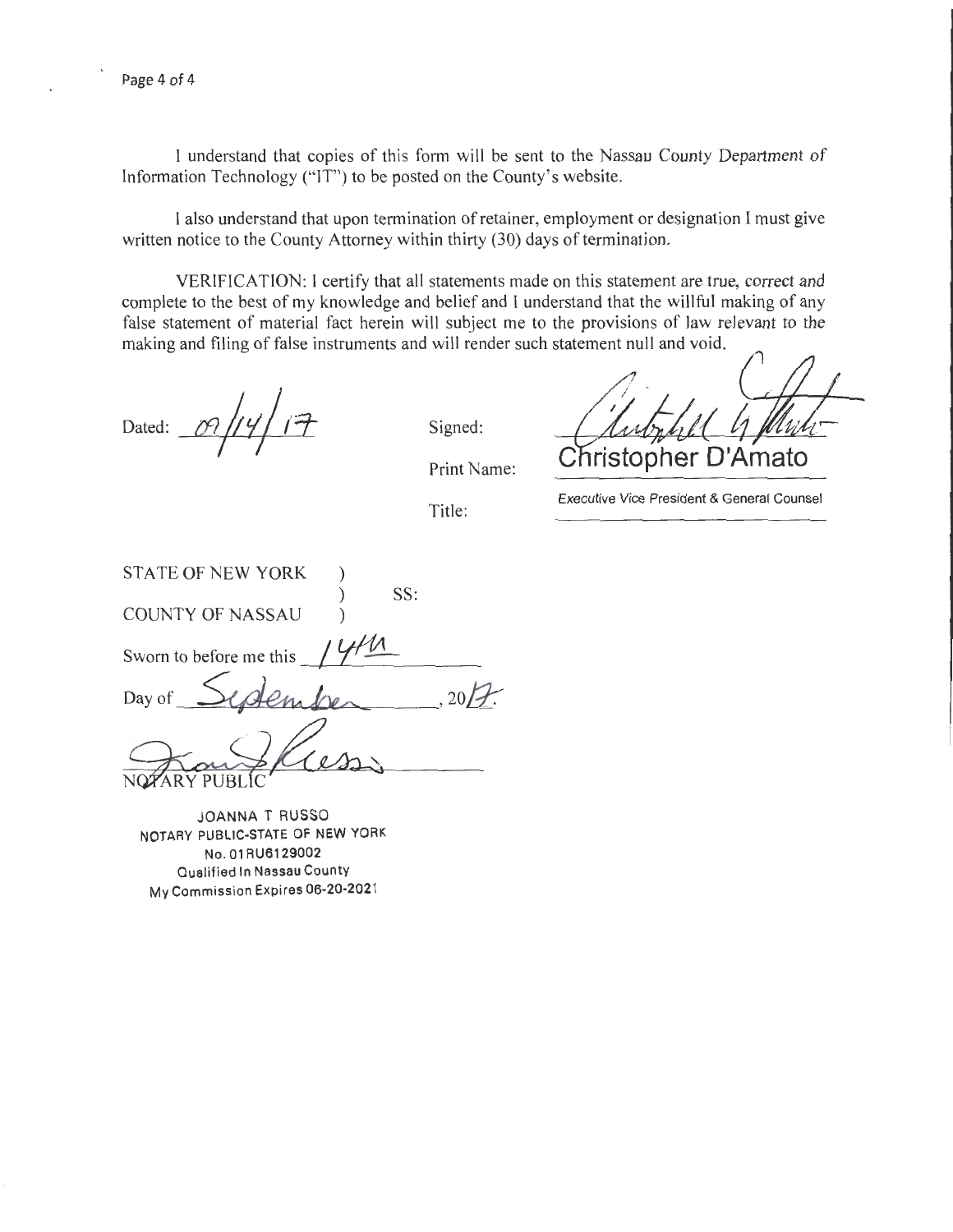

# COUNTY OF NASSAU

# LOBBYIST REGISTRATION AND DISCLOSURE FORM

1. Name, address and telephone number of lobbyist(s)/lobbying organization. The term "lobbyist'' means any and every person or organization retained, employed or designated by any client to influence - or promote a matter before - Nassau County, its agencies, boards, commissions, department heads, legislators or committees, including but not limited to the Open Space and Parks Advisory Committee and Planning Commission. Such matters include, but arc not limited to, requests for proposals, development or improvement of real property subject to County regulation. procurements. The term "lobbyist" does not inciude any officer, director, trustee, employee. counsel or agent of the County of Nassau, or State of New York, when discharging his or her official duties.

**Park Strategies, LLC 101 Park Ave Suite 2506 New York, New York 10178 (212) 883-5608** 

**Alfonse D'Amato, Armand D'Amato, Christopher D'Amato, Fredd Hiffa, Jeffrey Lovell, Robert McBride, William McGahay, Ryan Moses, Megan Osika, David Poleto, Jospeh Rossi , John Zagame.** 

2. List whether and where the person/organization is registered as a lobbyist (e.g., Nassau County, New York State):

**New York State, New York City, United States Senate, United States House of Representatives, Nassau County, Suffolk County.** 

3. Name, address and telephone number of client(s) by whom, or on whose behalf. the lobbyist is retained, employed or designated: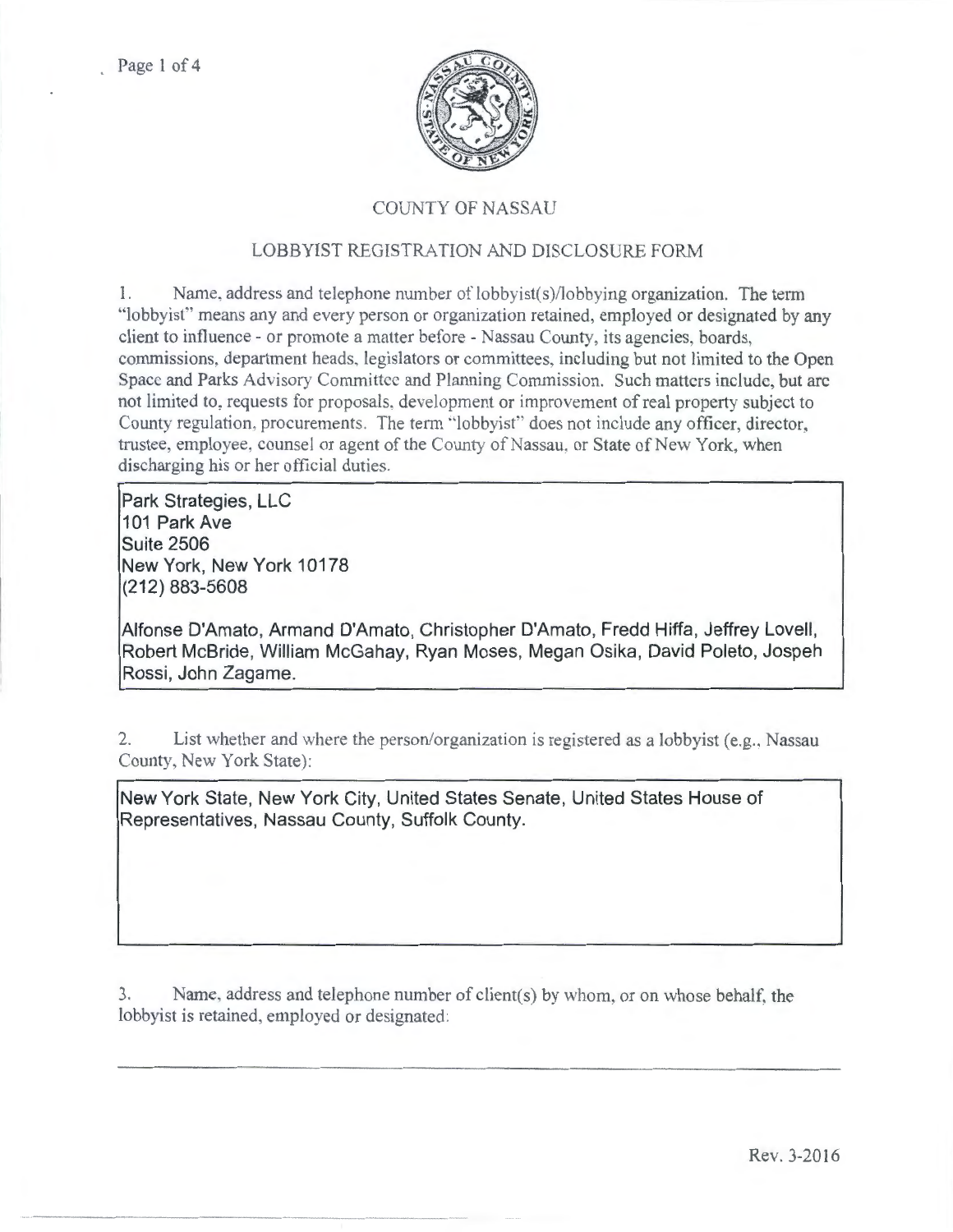$Page 2 of 4$ 

See attached.

See attached.

4. Describe lobbying activity conducted, or to be conducted, in Nassau County, and identify client(s) for each activity listed. See page 4 for a complete description of lobbying activities.

5. The name of persons. organizations or govermnental entities before whom the lobbyist expects to lobby:

Office of the Nassau County Executive, Office of the Nassau County Comptroller, Office of the Nassau County Attorney, Nassau County Legislature, Nassau county Department of Public Works, Nassau County Health Department, Nassau University Medical Center/Nassau Health Care Corporation, Nassau County Office of Shared Services, Nassau County Department of Information Technology, Nassau County Interim Finance Authority, Nassau County Probation Department, and Nassau County 1Oth Judicial District.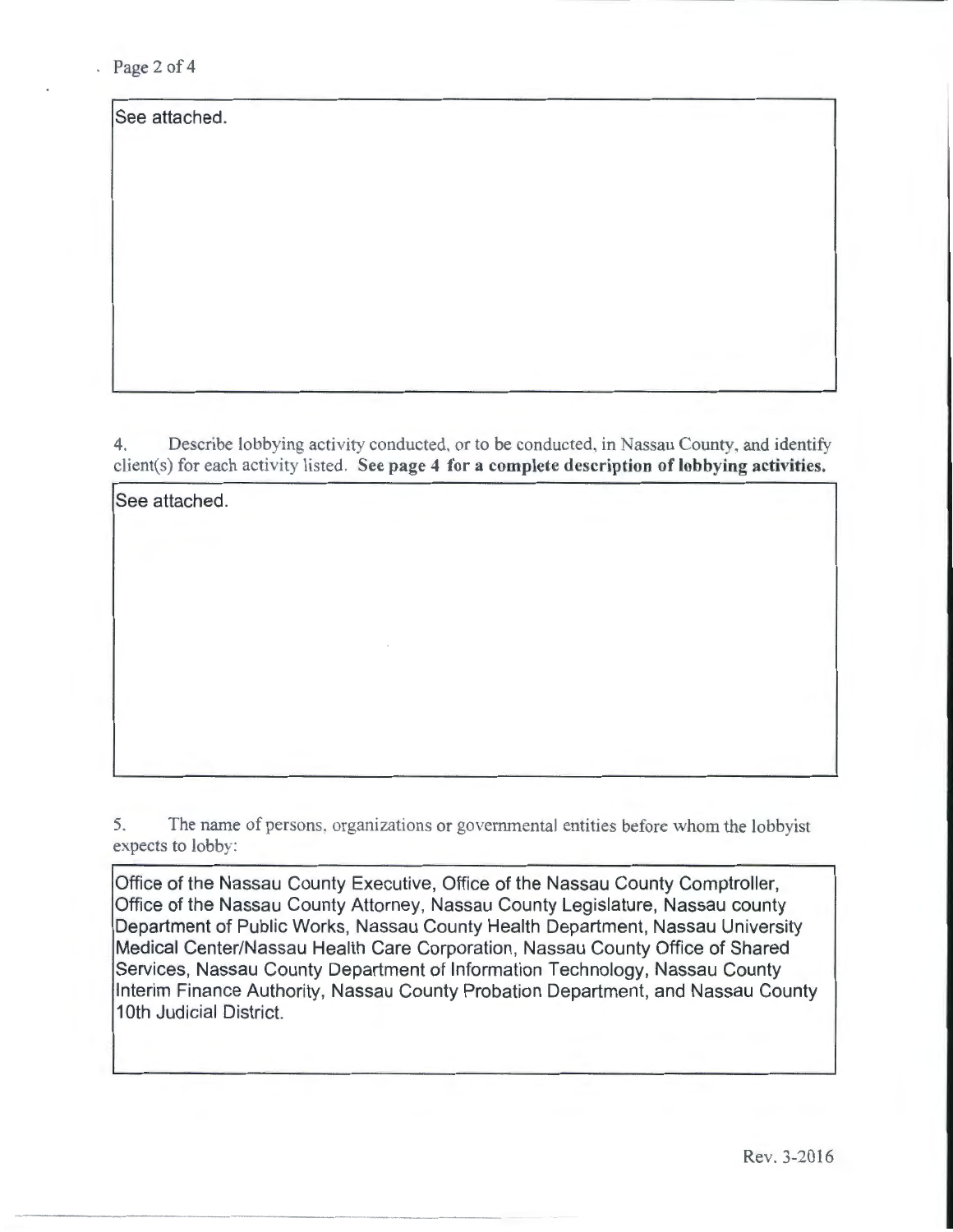6. If such lobby ist is retained or employed pursuant to a written agreement of retainer or employment, you must attach a copy of such document: and if agreement of retainer or employment is oral, attach a written statement of the substance thereof. If the written agreement of retainer or employment does not contain a signed authorization from the client by whom you have been authorized to lobby. separately attach such a written authorization from the client.

7. Within the previous year. has the lobbyist/lobbying organjzation or any of its corporate officers provided campaign contributions pursuant to the New York State Election Law to the campaign committees of any of the following Nassau County elected officials or to the campaign committees of any candidates for any of the following Nassau County elected offices: the County Executive, the County Clerk. the Comptroller. the District Attorney, or any County Legislator? If yes. to what campaign committee? If none, you must so state:

## **Yes:**

**County Legislator- Friends of Louis lmbroto, Friends for Norma Gonsalves, Friends for Kevin Abraham , Friends of Carrie Solages** 

I understand that copies of this form will be sent to the Nassau County Department of Information Technology ("IT") to be posted on the County's website.

I also understand that upon termination of retainer. employment or designation I must give written notice to the County Attorney within thirty (30) days of termination.

VERIFICATION: The undersigned affirms and so swears that he/she has read and understood the foregoing statements and they are. to his/her knowledge, true and accurate.

The undersigned further certifies and affirms that the contribution(s) to the campaign committees listed above were made freely and without duress. threat or anv promise of a governmental benefit or in exchange for anv benefit or remuneration.

Signed:

Print Name: **Christopher D'Amato** 

Title:

Executive Vice President & General Counsel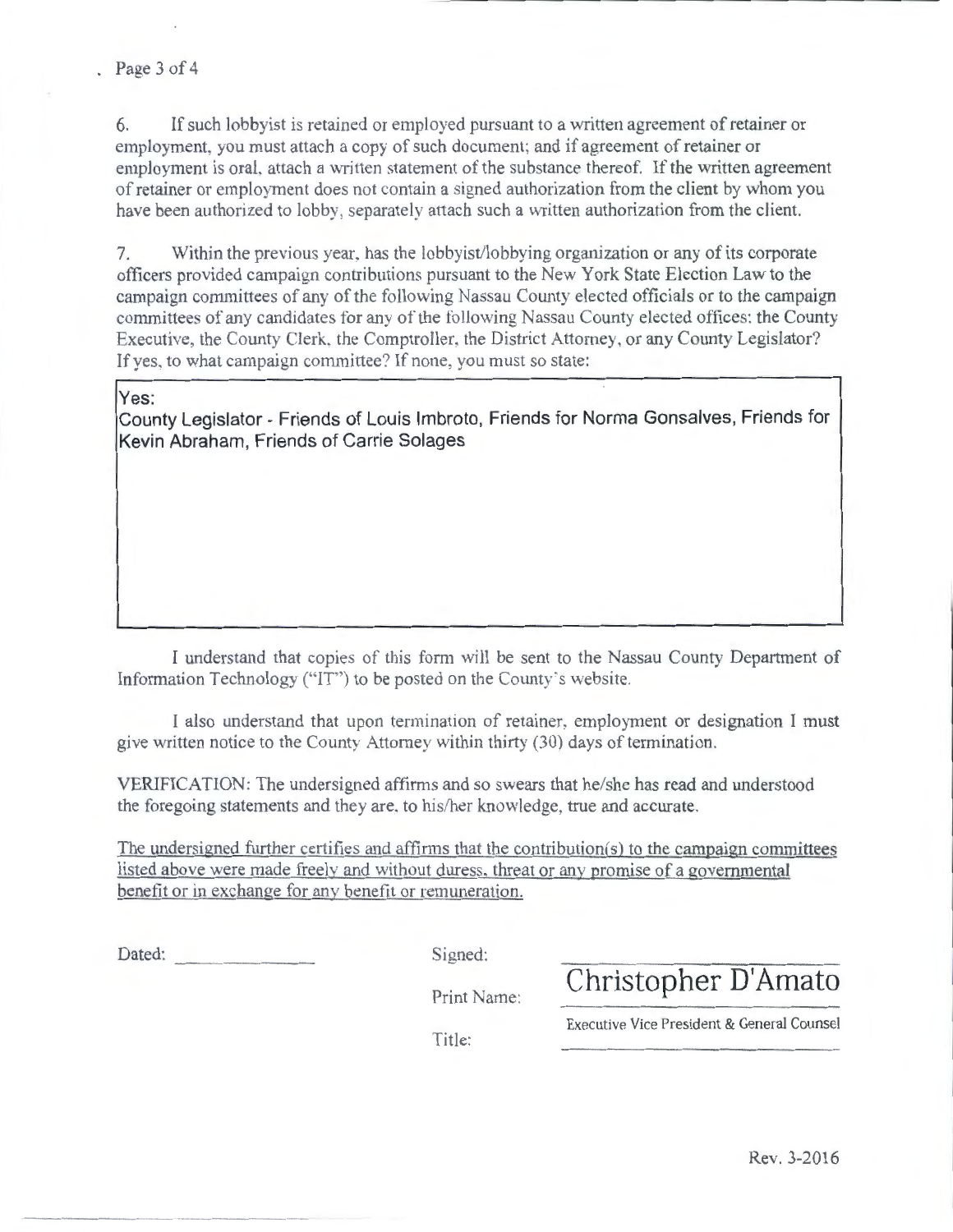- **(a) Name, address and telephone numbers of clients:**
- **(b) lobbying activity conducted, or to be conducted, in Nassau County:**

## **(1) Best LED Group**

- a. 1300 Veterans Highway, Suite 150, Huappauge, NY 11788, (631) 630 -5412
- b. Facilitate meetings with County representatives to discuss energy efficient LED street lighting.

## **(2) Juice Press, Inc.**

- a. 110 East 59<sup>th</sup> Street 28<sup>th</sup> Floor, New York, NY 10022, (212) 507-9778
- b. Facilitate meetings with County representatives and County legislators to discuss food service, food code, permitting and manufacturing.

### **(3) Nassau Health Care Corporation**

- a. 2201 Hempstead Turnpike, East Meadow, NY 11445, (516) 572-2800
- b. Facilitate meetings with County representatives and County legislators to discuss provisions of healthcare services, funding for healthcare services, and real estate development.

### **(4) Nassau Regional Off-Track Betting Corporation**

- a. 139 Liberty Avenue, Mineola, NY 11501, (516) 572-2800
- b. Facilitate meetings with County representatives and County legislators to discuss racing, wagering and operation of VLT's at OTB parlors.

## **(5) Nassau & Suffolk Taxi Owners Assoc.**

- a. 845 Hempstead TPKE, Franklin Square, NY 11010, (212) 883-5608
- b. Facilitate meetings with County representatives and County legislators to discuss Taxi and Transportation Network Companies.

## **(6) National MedTrans, LLC**

- a. 992 South Second Street, Ronkonkoma, NY 11779, (631) 389-2098
- b. Facilitate meetings with County representatives regarding medical transportation and ambulance services.

# **(7) Alcatel-lucent USA Inc.**

- a. 1100 New York Ave. N.W. Suite 705, Tower West, Washington D.C. 20005 (202) 312- 5913
- b. Facilitate meetings with County representatives related to improving the broadband infrastructure.

## **(8) Oxygen Finance Americas, Inc.**

- a. 9901 Brodi Lane Suite 160 #304, Austin, TX 78748, (212) 883-5608
- b. Facilitate meetings with County representatives regarding vendor payment management technology and services.